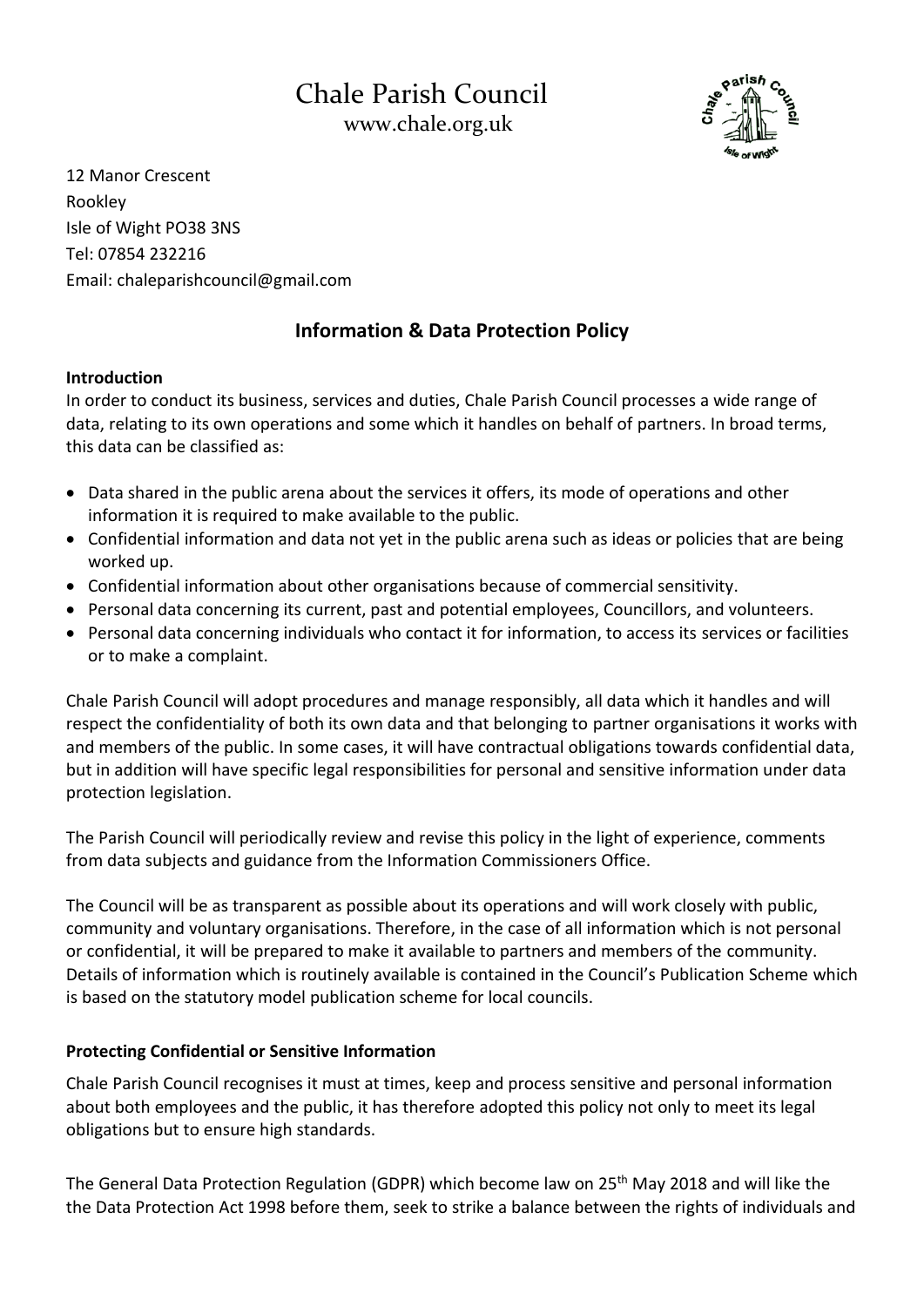the sometimes, competing interests of those such as the Town Council with legitimate reasons for using personal information.

## **The policy is based on the premise that Personal Data must be:**

• Processed fairly, lawfully and in a transparent manner in relation to the data subject.

• Collected for specified, explicit and legitimate purposes and not further processed in a manner that is incompatible with those purposes.

• Adequate, relevant and limited to what is necessary in relation to the purposes for which they are processed.

- Accurate and, where necessary, kept up to date.
- Kept in a form that permits identification of data subjects for no longer than is necessary for the purposes for which the personal data are processed.

• Processed in a manner that ensures appropriate security of the personal data including protection against unauthorised or unlawful processing and against accidental loss, destruction or damage, using appropriate technical or organisational measures.

#### **Data Protection Terminology**

**Data subject** - means the person whose personal data is being processed.

That may be an employee, prospective employee, associate or prospective associate of BTC or someone transacting with it in some way, or an employee, Member or volunteer with one of our clients, or persons transacting or contracting with one of our clients when we process data for them.

**Personal data** - means any information relating to a natural person or data subject that can be used directly or indirectly to identify the person.

It can be anything from a name, a photo, and an address, date of birth, an email address, bank details, and posts on social networking sites or a computer IP address.

**Sensitive personal data** - includes information about racial or ethnic origin, political opinions, and religious or other beliefs, trade union membership, medical information, sexual orientation, genetic and biometric data or information related to offences or alleged offences where it is used to uniquely identify an individual.

**Data controller** - means a person who (either alone or jointly or in common with other persons) (e.g. Parish Council, employer, council) determines the purposes for which and the manner in which any personal data is to be processed.

**Data processor** - in relation to personal data, means any person (other than an employee of the data controller) who processes the data on behalf of the data controller.

**Processing information or data** - means obtaining, recording or holding the information or data or carrying out any operation or set of operations on the information or data, including:

- organising, adapting or altering it
- retrieving, consulting or using the information or data
- disclosing the information or data by transmission, dissemination or otherwise making it available
- aligning, combining, blocking, erasing or destroying the information or data. regardless of the Technology used.

Chale Parish Council processes **personal data** in order to: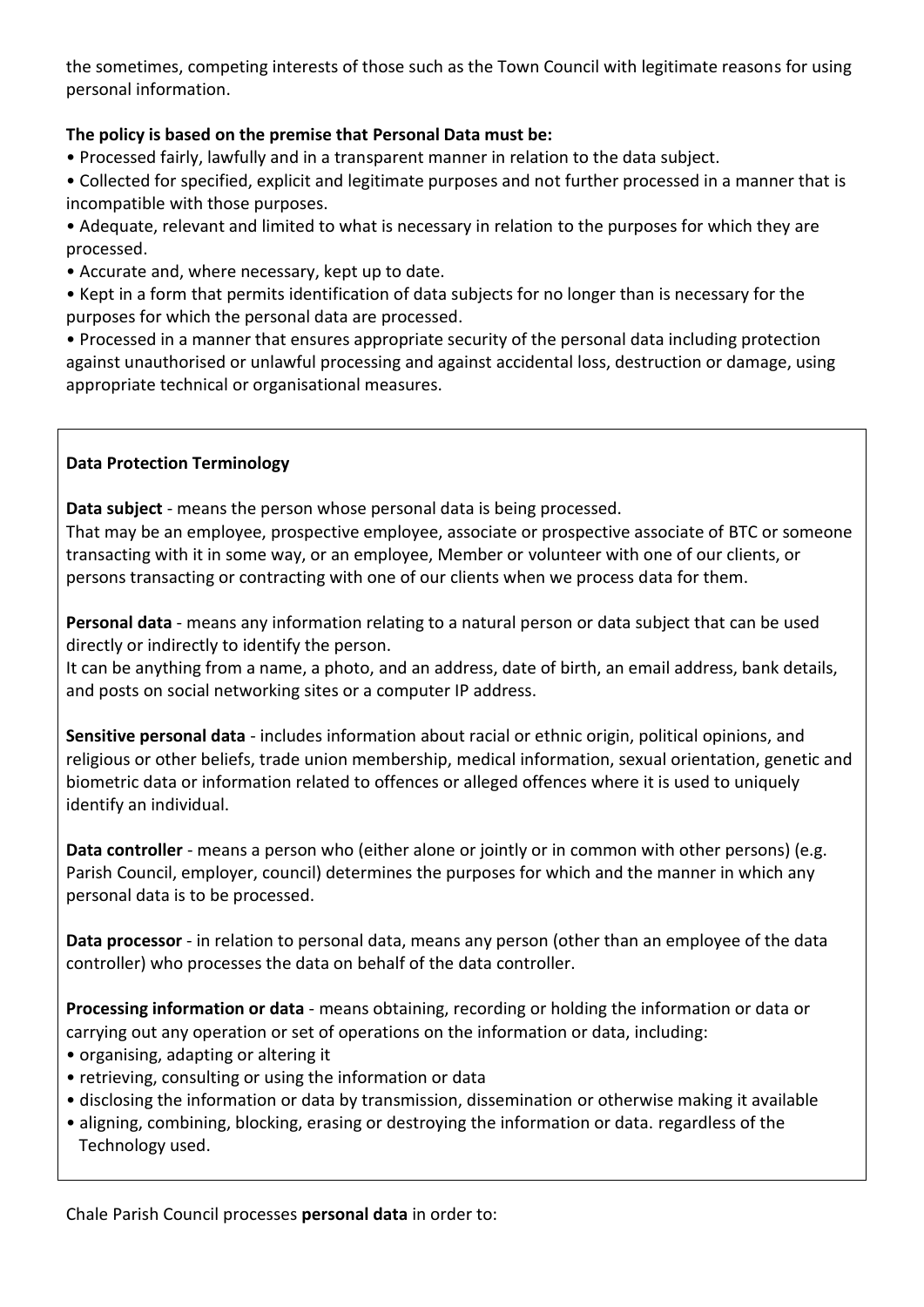- fulfil its duties as an employer by complying with the terms of contracts of employment, safeguarding the employee and maintaining information required by law.
- pursue the legitimate interests of its business and its duties as a public body, by fulfilling contractual terms with other organisations, and maintaining information required by law.
- monitor its activities including the equality and diversity of its activities
- fulfil its duties in operating the business premises including security
- assist regulatory and law enforcement agencies
- process information including the recording and updating details about its Councillors, employees, partners and volunteers.
- process information including the recording and updating details about individuals who contact it for information, or to access a service, or make a complaint.
- undertake surveys, censuses and questionnaires to fulfil the objectives and purposes of the Council.
- undertake research, audit and quality improvement work to fulfil its objects and purposes.
- carry out Council administration.

Where appropriate and governed by necessary safeguards we will carry out the above processing jointly with other appropriate bodies from time to time.

### **The Council will ensure that at least one of the following conditions is met for personal information to be considered fairly processed:**

- The individual has consented to the processing
- Processing is necessary for the performance of a contract or agreement with the individual
- Processing is required under a legal obligation
- Processing is necessary to protect the vital interests of the individual
- Processing is necessary to carry out public functions
- Processing is necessary in order to pursue the legitimate interests of the data controller or third parties.

Particular attention is paid to the processing of any **sensitive personal information** and the Town Council will ensure that at least one of the following conditions is met:

- Explicit consent of the individual
- Required by law to process the data for employment purposes
- A requirement in order to protect the vital interests of the individual or another person

#### **Who is responsible for protecting a person's personal data?**

The Parish Council as a corporate body has ultimate responsibility for ensuring compliance with the Data Protection legislation. The Council has delegated this responsibility day to day to the Parish Clerk.

- Email: chaleparishcouncil@gmail.com
- Phone: 07854 232216
- Correspondence: The Parish Clerk, 12 Manor Crescent, Rookley, Isle of Wight. PO38 3NS

#### **Diversity Monitoring**

Chale Parish Council monitors the diversity of its employees, and Councillors, in order to ensure that there is no inappropriate or unlawful discrimination in the way it conducts its activities. It undertakes similar data handling in respect of prospective employees. This data will always be treated as confidential. It will only be accessed by authorised individuals within the Council and will not be disclosed to any other bodies or individuals. Diversity information will never be used as selection criteria and will not be made available to others involved in the recruitment process. Anonymised data derived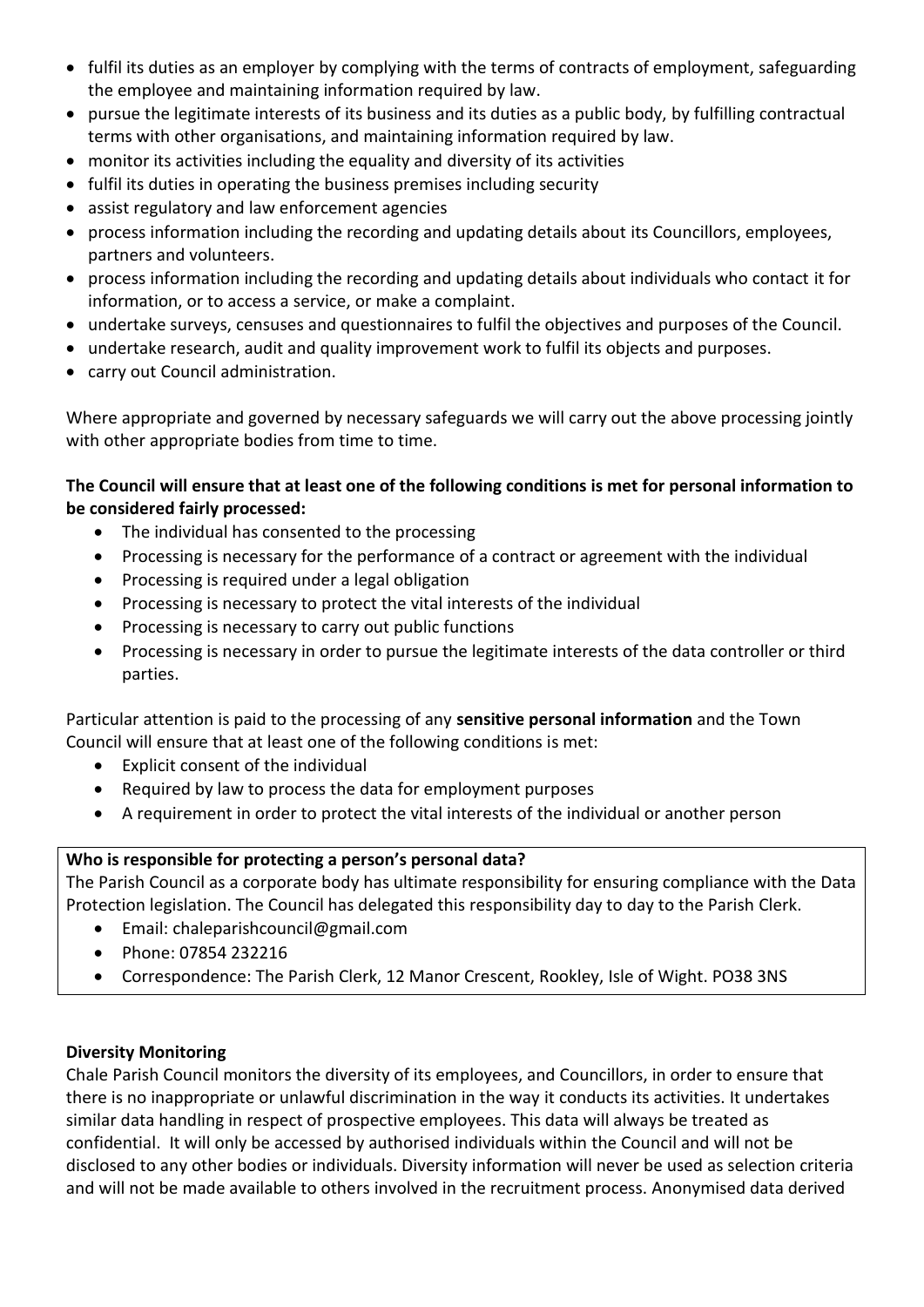from diversity monitoring will be used for monitoring purposes and may be published and passed to other bodies.

The Council will always give guidance on personnel data to employees, councillors, partners and volunteers through a Privacy Notice and ensure that individuals on whom personal information is kept are aware of their rights and have easy access to that information on request.

Appropriate technical and organisational measures will be taken against Unauthorised or unlawful processing of personal data and against accidental loss or destruction of, or damage to, personal data. Personal data shall not be transferred to a country or territory outside the European Economic Areas unless that country or territory ensures an adequate level of protection for the rights and freedoms of data subjects in relation to the processing of personal data.

#### **Information provided to us**

The information provided (personal information such as name, address, email address, phone number) will be processed and stored so that it is possible for us to contact, respond to or conduct the transaction requested by the individual. By transacting with Chale Parish Council, individuals are deemed to be giving consent for their personal data provided to be used and transferred in accordance with this policy, however where ever possible specific written consent will be sought. It is the responsibility of those individuals to ensure that the Parish Council is able to keep their personal data accurate and up-to-date. The personal information will be not shared or provided to any other third party or be used for any purpose other than that for which it was provided.

#### **The Councils Right to Process Information**

General Data Protection Regulations (and Data Protection Act) Article 6 (1) (a) (b) and (e) Processing is with consent of the data subject, or Processing is necessary for compliance with a legal obligation. Processing is necessary for the legitimate interests of the Council.

#### **Information Security**

The Parish Council cares to ensure the security of personal data. We make sure that your information is protected from unauthorised access, loss, manipulation, falsification, destruction or unauthorised disclosure. This is done through appropriate technical measures and appropriate policies. We will only keep your data for the purpose it was collected for and only for as long as is necessary, after which it will be deleted.

#### **Children**

We will not process any data relating to a child (under 13) without the express parental/ guardian consent of the child concerned.

#### **Rights of a Data Subject**

**Access to Information:** an individual has the right to request access to the information we have on them. They can do this by contacting our Parish Clerk

**Information Correction:** If they believe that the information we have about them is incorrect, they may contact us so that we can update it and keep their data accurate. Please contact: Parish Clerk.

**Information Deletion:** If the individual wishes the Parish Council to delete the information about them, they can do so by contacting the Parish Clerk.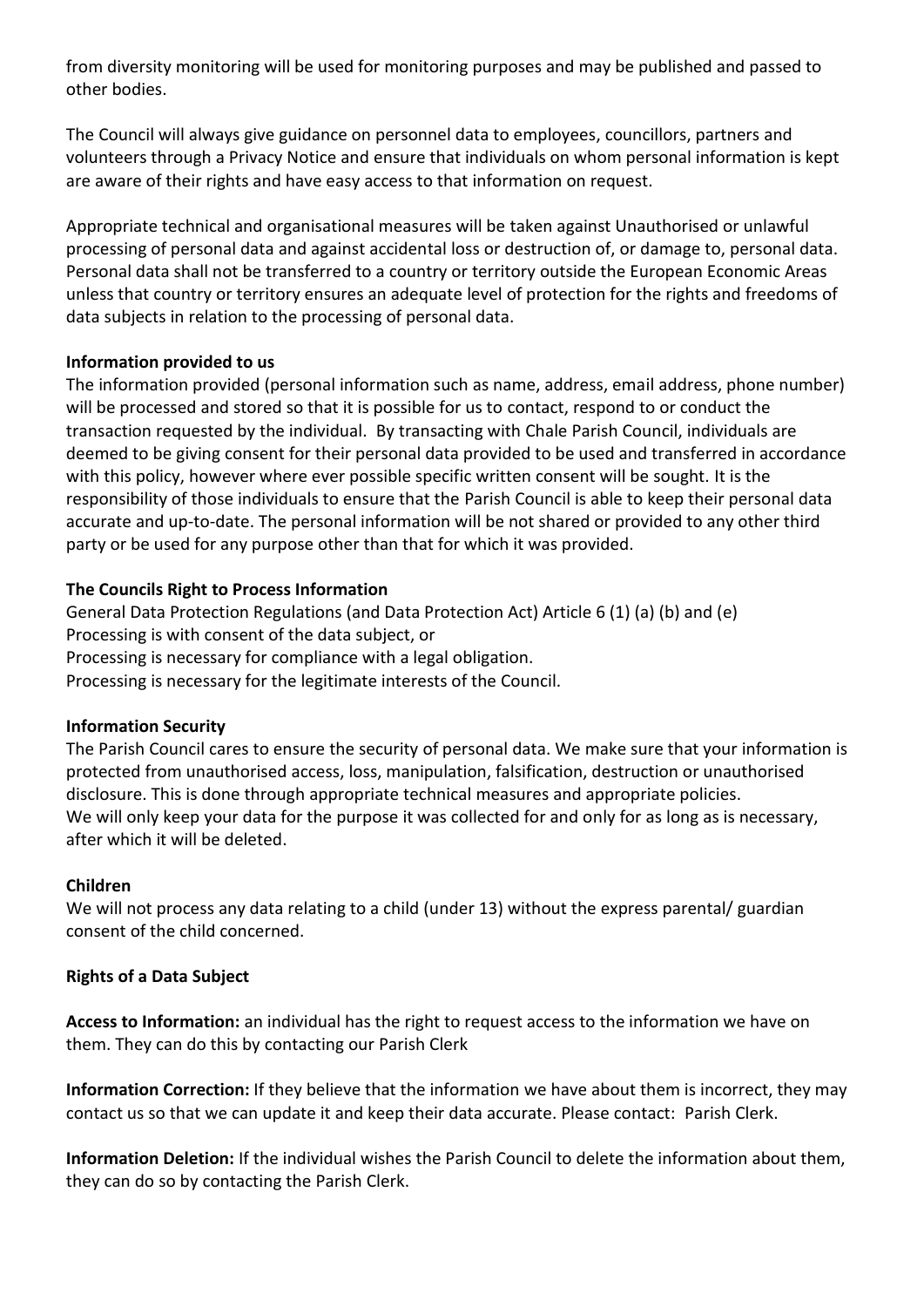**Right to Object:** If an individual believes their data is not being processed for the purpose it has been collected for, they may object by contacting the Parish Clerk

The Parish Council does not use automated decision making or profiling of individual personal data.

**Complaints:** If an individual has a complaint regarding the way their personal data has been processed, they may make a complaint to the Parish Clerk, or the Information Commissioners Office **[casework@ico.org.uk](mailto:casework@ico.org.uk)** Tel: 0303 123 1113.

The Council will always give guidance on personnel data to employees through the Employee handbook.

The Council will ensure that individuals on whom personal information is kept are aware of their rights and have easy access to that information on request.

#### **Making Information Available**

The Publication Scheme is a means by which the Council can make a significant amount of information available routinely, without waiting for someone to specifically request it. The scheme is intended to encourage local people to take an interest in the work of the Council and its role within the community.

In accordance with the provisions of the Freedom of Information Act 2000, this Scheme specifies the classes of information which the Council publishes or intends to publish. It is supplemented with an Information Guide which will give greater detail of what the Council will make available and hopefully make it easier for people to access it.

All formal meetings of Council and its committees are subject to statutory notice being given on notice boards, the Website and sent to the local media. The Council publishes an annual programme in May each year. All formal meetings are open to the public and press and reports to those meetings and relevant background papers are available for the public to see. The Council welcomes public participation and has a public participation session on each Council and committee meeting. Details can be seen in the Council's Standing Orders, which are available on its Website or at its Offices.

Occasionally, Council or committees may need to consider matters in private. Examples of this are matters involving personal details of staff, or a particular member of the public, or where details of commercial/contractual sensitivity are to be discussed. This will only happen after a formal resolution has been passed to exclude the press and public and reasons for the decision are stated. Minutes from all formal meetings, including the confidential parts are public documents.

The Openness of Local Government Bodies Regulations 2014 requires written records to be made of certain decisions taken by officers under delegated powers. These are not routine operational and administrative decisions such as giving instructions to the workforce or paying an invoice approved by Council, but would include urgent action taken after consultation with the Chairman, such as responding to a planning application in advance of Council. In other words, decisions which would have been made by Council or committee had the delegation not been in place.

The 2014 Regulations also amend the Public Bodies (Admission to Meetings) Act 1960 to allow the public or press to film, photograph or make an audio recording of council and committee meetings normally open to the public. The Council will where possible facilitate such recording unless it is being disruptive. It will also take steps to ensure that children, the vulnerable and members of the public who object to being filmed are protected without undermining the broader purpose of the meeting.

The Council will be pleased to make special arrangements on request for persons who do not have English as their first language or those with hearing or sight difficulties.